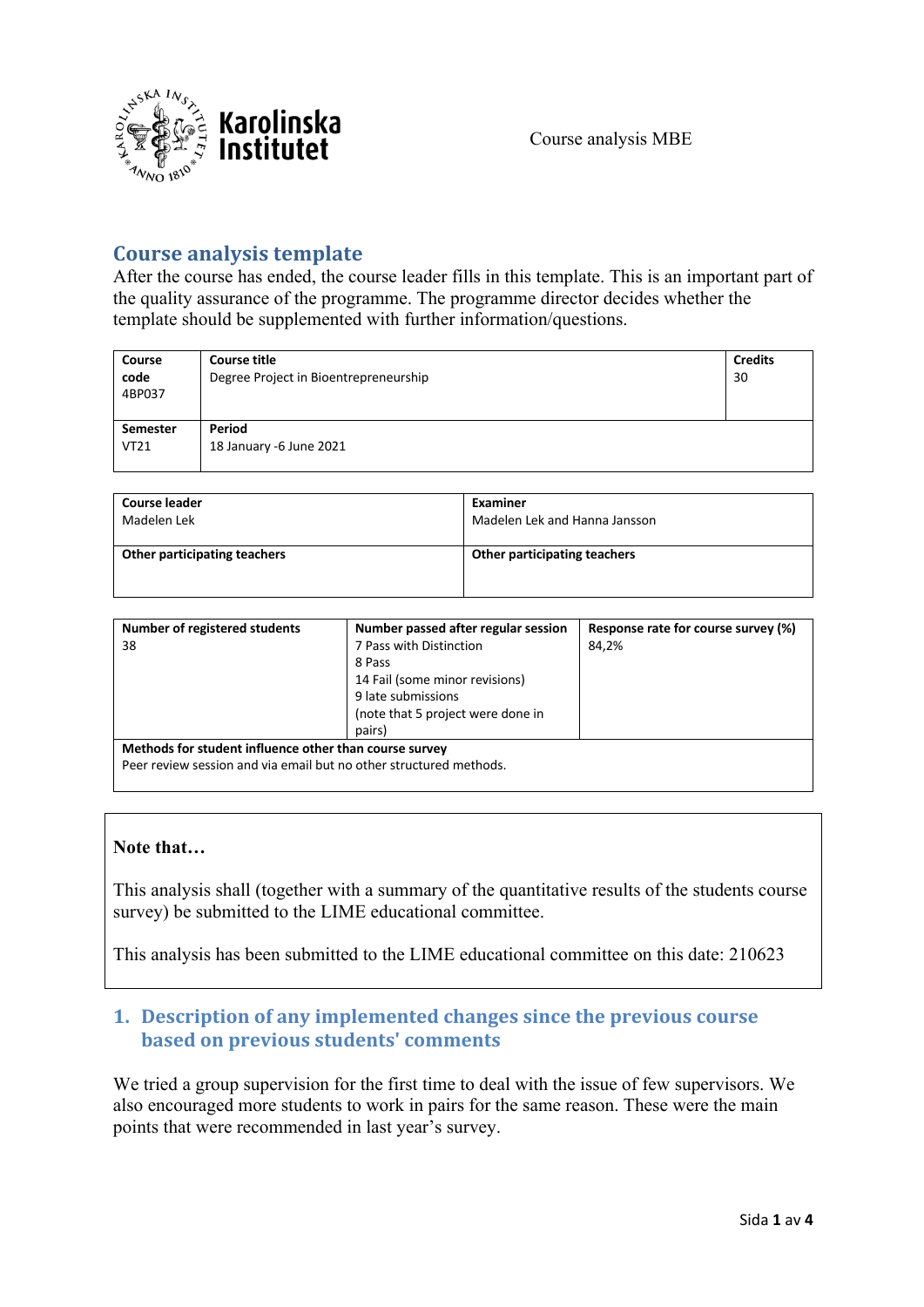

## **2. A brief summary of the students' evaluations of the course**

The students gave the course a fairly high evaluation with a score (as visualised by the mean scores) of 4.0 and more for all questions except two.

The question about psychosocial environment had a noticeable lower score than the other questions with a mean of 3.6. The comments indicated that there was a feeling of stress that was enhanced by negative feedback (even though the feedback was valued as constructive). The degree project course is a stressful course as a lot of work needs to be done in a very short time. More information about contacting the study counselor will be given next year to make sure that all students know how to proceed if the stress is too high.

There were also some comments about it being unfair that some students had supervisors that were perceived to be more engaged and knowledgeable or that some students could work in pairs or had group supervisions. To try to amend that, we aim to have a better guide to the supervisors next year and continue the supervisor lunches that we had one a week for all academic supervisors. The intent with these lunches were for all supervisors to be able to discuss any issues that came up regarding methods, instructions etc. and they were appreciated among the supervisors. All students were encouraged to work in pairs before the course and all students were supposed to find supervisors themselves. This will be the same next year. The group supervision was an initial test to see if that could be useful for this course. The outcomes will be further reflected on later in this analysis.

### The psychosocial environment during the course was good (psychosocial environment includes among other things well-being, support, stress, equal treatment and discrimination)...

The psychosocial environment during the course was good (psychosocial environment includes among other Number things well-being, support, stress, equal treatment and of discrimination). responses to a very small extent  $3(9.4\%)$ to a small extent  $2(6.3\%)$ to some extent  $7(21.9%)$  $12<sup>12</sup>$  $(37.5%)$ to a large extent  $8(25.0\%)$ to a very large extent 32  $(100.0\%)$ Total



**O** The psychosocial environment during the cour...

|                                                                                                                                                                                      |     |    | Standard Coefficient<br>Mean Deviation of Variation Min Quartile Median Quartile Max | Lower |     | Upper |     |
|--------------------------------------------------------------------------------------------------------------------------------------------------------------------------------------|-----|----|--------------------------------------------------------------------------------------|-------|-----|-------|-----|
| The psychosocial environment during the course was good (psychosocial<br>environment includes among other things well-being, support, stress, equal<br>treatment and discrimination) | 3.6 | 12 | $33.4\%$ 1.0 3.0                                                                     |       | 4.0 | 4.5   | 5.0 |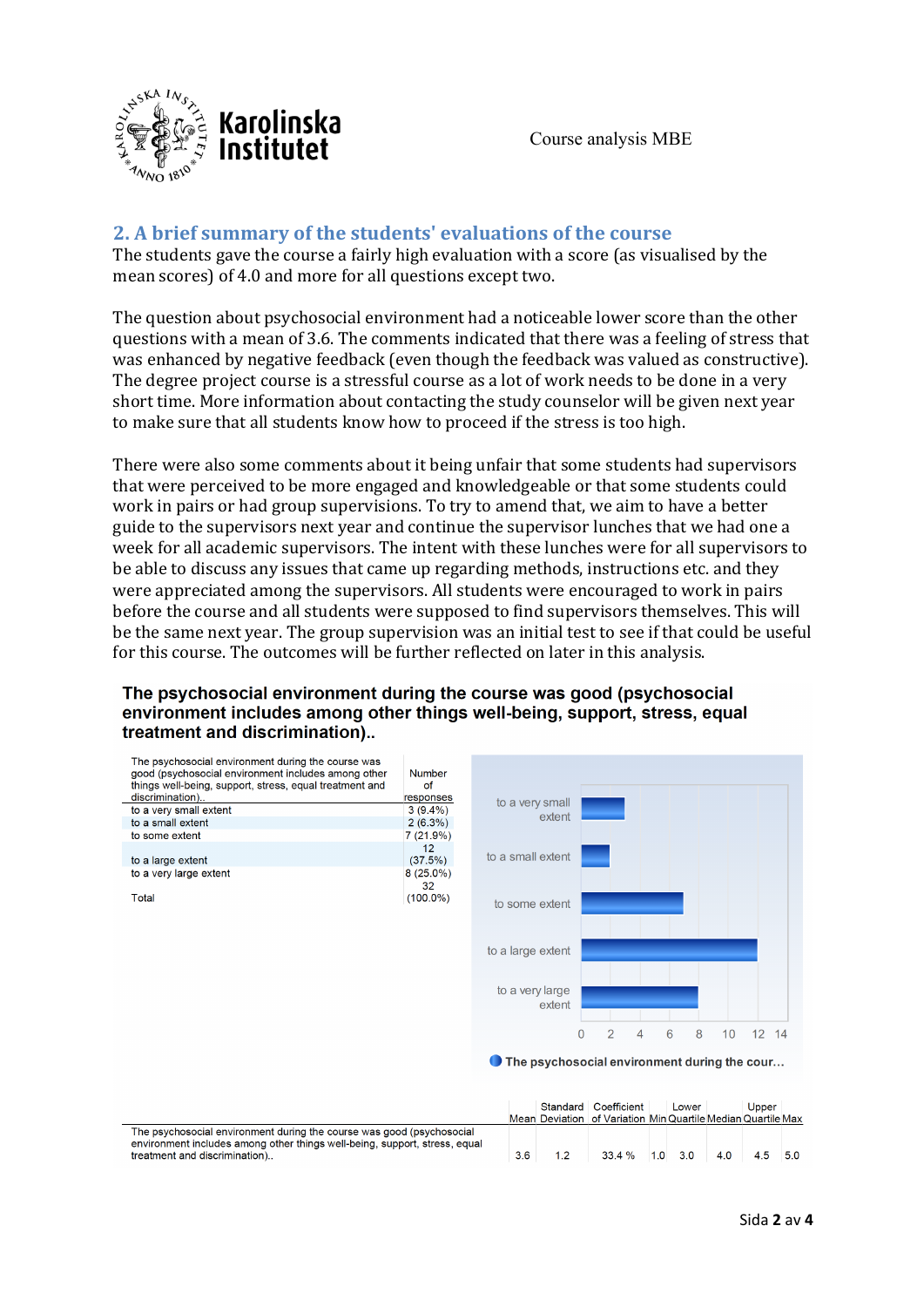

With regards to the question about dealing with ethical considerations, the mean score was 3.9 which indicates that more information and discussion about ethical considerations could be included in the course for the future. The quantitative results can be seen below.



## The course helped me prepare to deal with the ethical considerations I might face.

When it comes to the suggestions for how to improve the course there were some common themes. It was pointed out that all instructions need to be at place when the course starts that is completely correct. The course was transferred to canvas from ping pong this year and that took longer time than expected which resulted in instructions for the final delivery being very late. Next year, it will be assured that all instructions are in place when the course starts. 

It was also pointed out that there is a heavy focus on the methods of the report and much less focus on the results which is in line with this course being strictly academic and the methods are an important part of that. We assess how well structured the results are but not the "scientific height" of the results.

Other feedback focused on the deadline for the reflection. It was suggested that it should be moved from the end of the course to lessen the stress for the students. This will be looked at for the future courses.

There were also comments about examinators and supervisors being moderators for the final presentations. This cannot be avoided as there are not enough teachers to have specific teachers for each presentation. However, no supervisor, as someone commented on, graded the final reports of the students they supervised. Contrary to that, neither the grading teacher nor the examinator had any supervision relationship with any of the students they